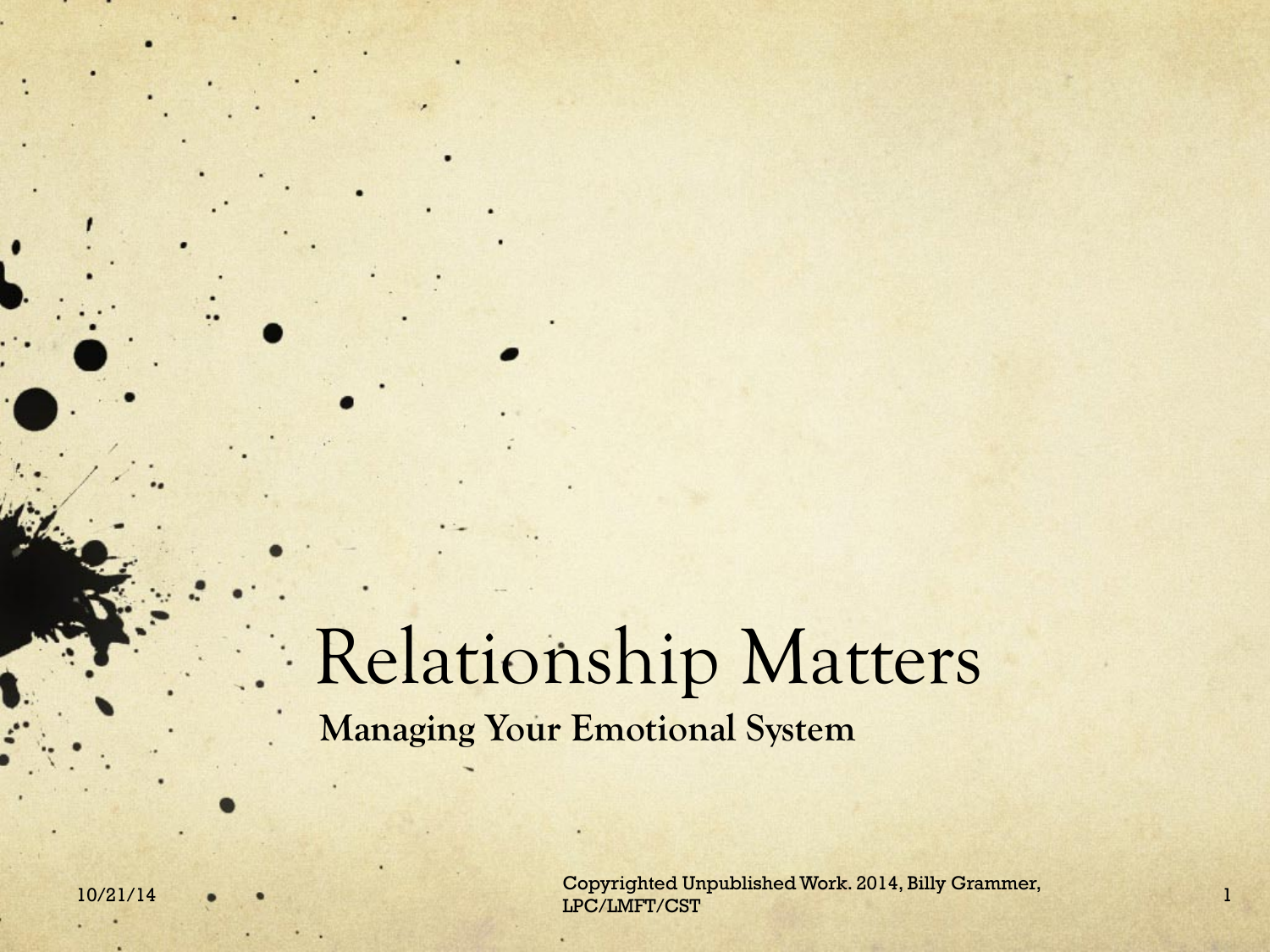# Developing a Self-in-Relation

- 1. Differentiation is the ability to maintain your sense of self when you are emotionally and physically close to others – especially as they become increasingly important to you. True or False
- 2. Fusion is an invisible-but-tenacious emotional connection. True or False
- 3. Differentiation is about getting closer and more distinct to form a positive relationship connection - rather than more distant and individuated. True or False
- 4. As people operate less out of emotional fusion, they report having better relationships. This is because they have more choice over what and when they think, do and feel. True or False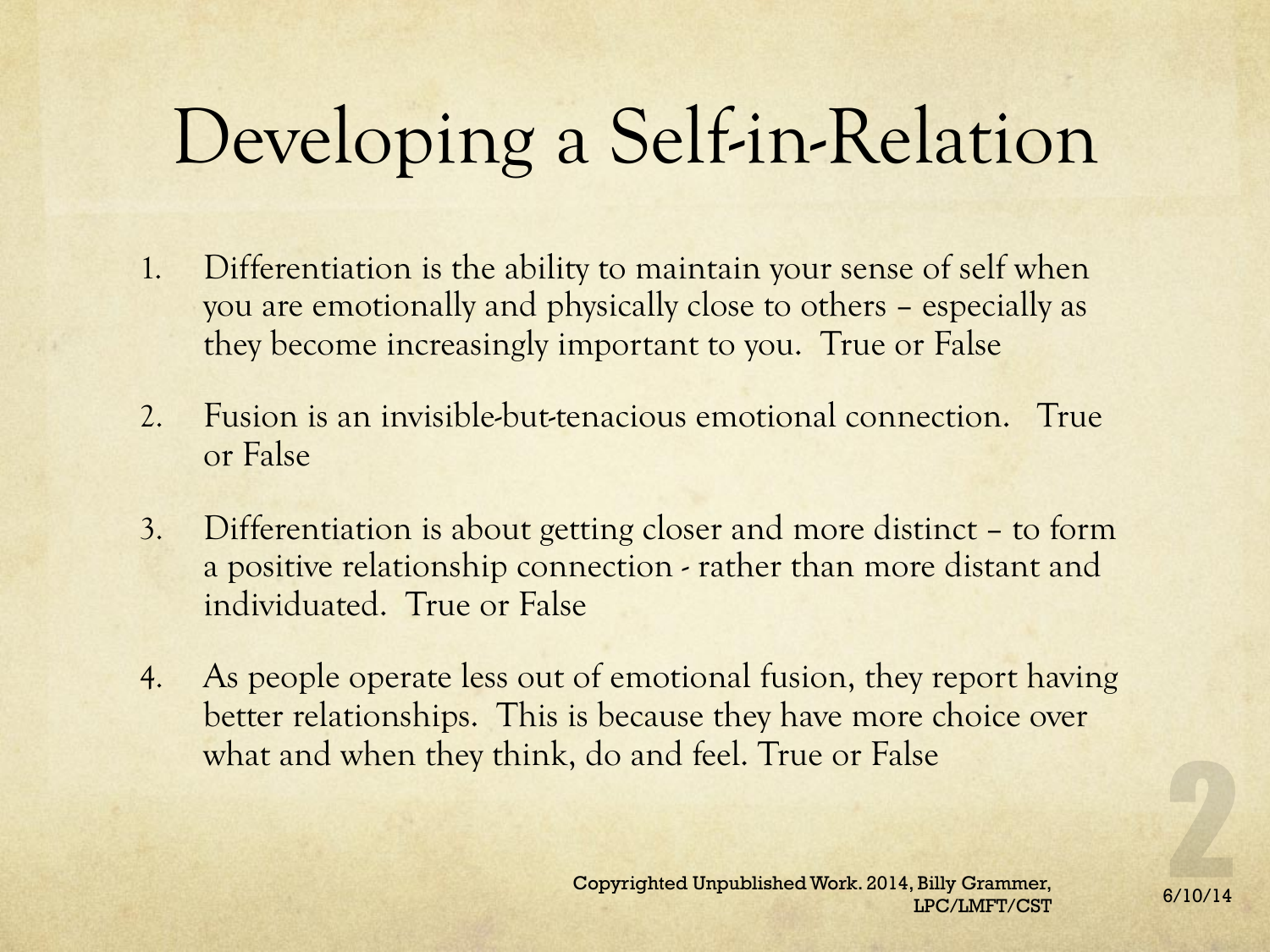## Differentiation Diagram

High Differentiation

High Emotional Maturity

Low Emotional Maturity

Low Differentiation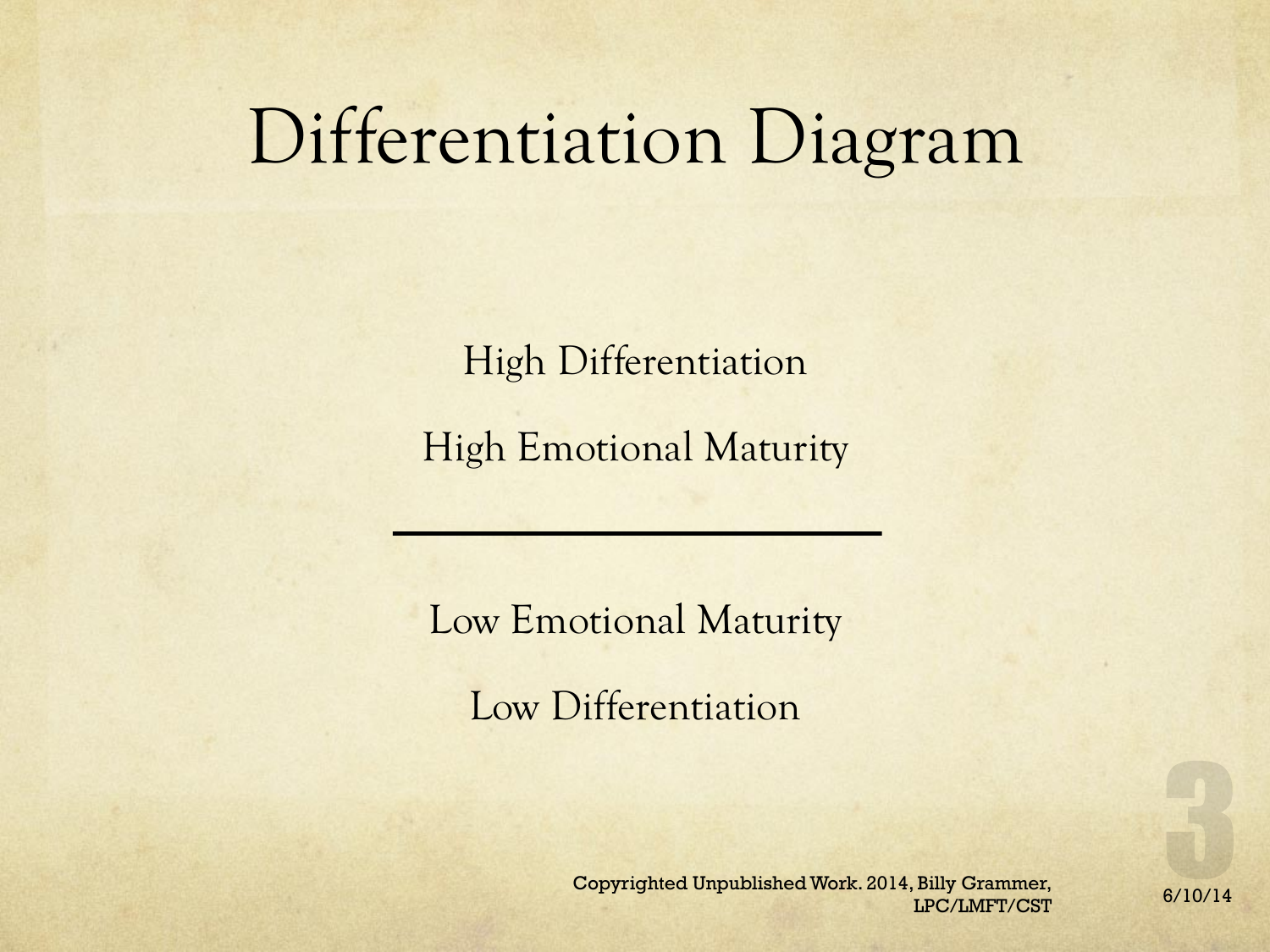## What do You Think?

Giving up your Individuality to be in a Relationship is as defeating in the long run as giving up your Relationship to preserve your Individuality.

Either way you wind up being less of a Person with less of a Relationship!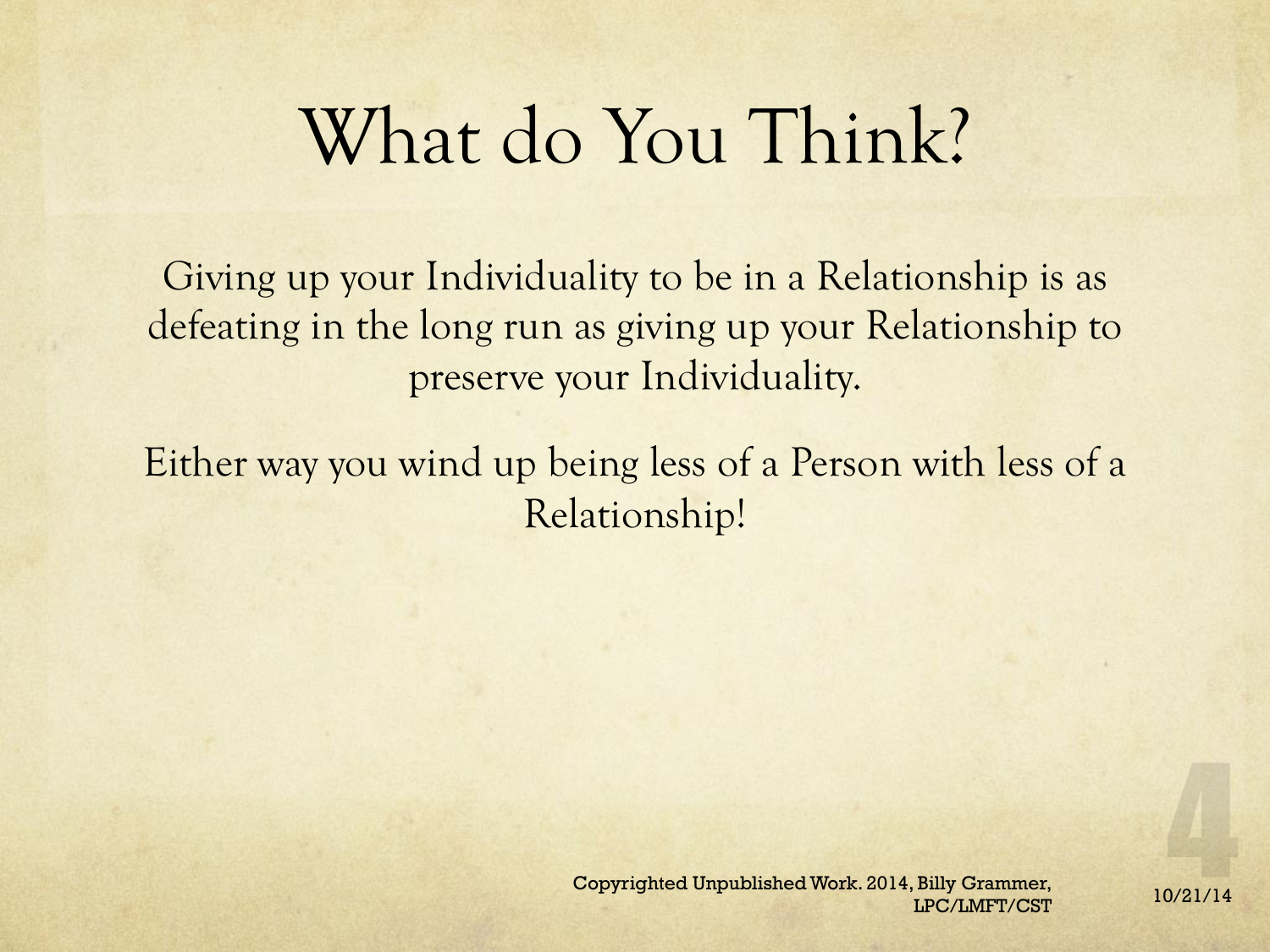# **Managing Your Emotions**

The What's, the Why's and the How's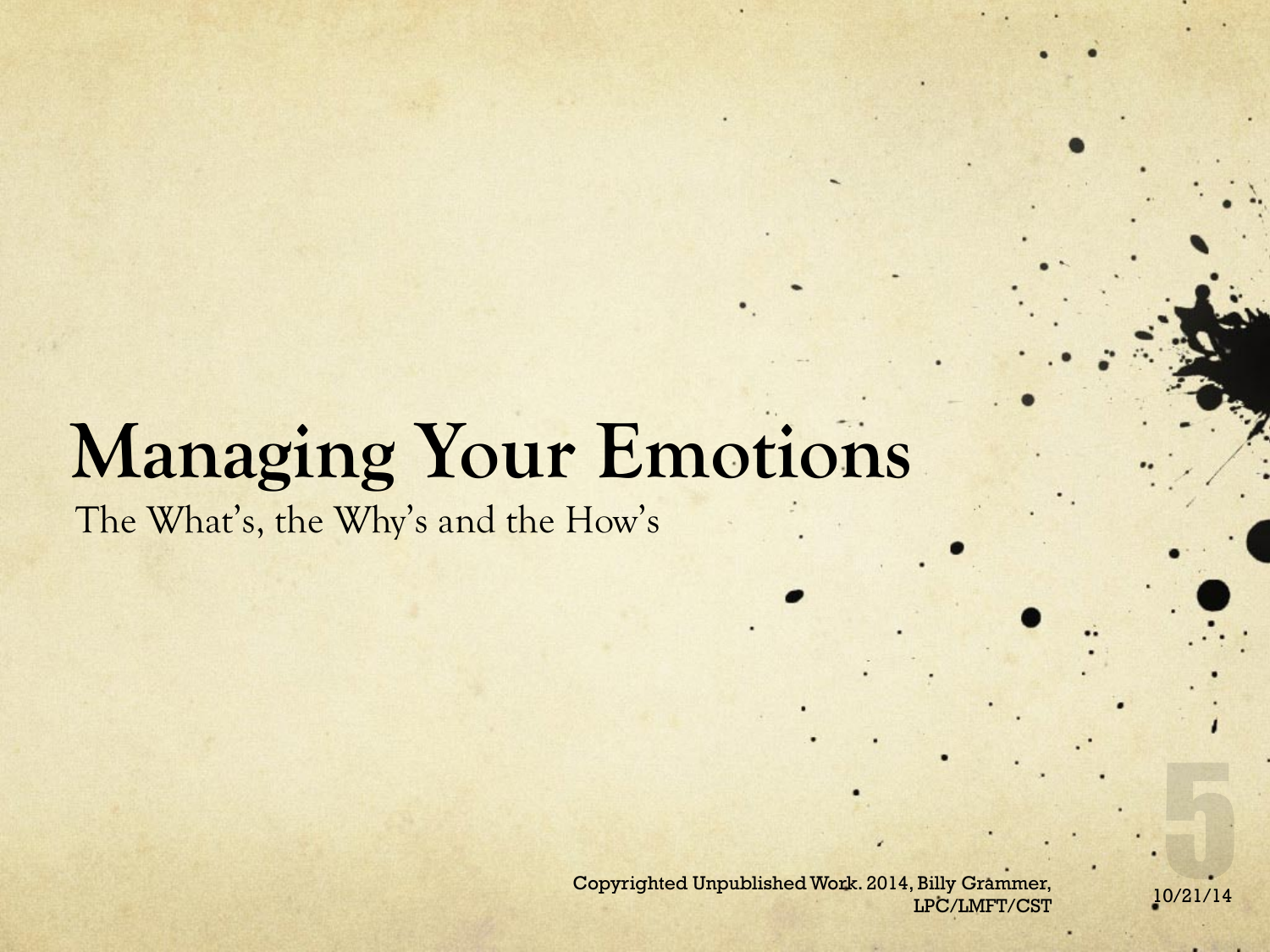## A Thoughtful Question #1

#### Can You Trust Your Emotions?

Yes?

No?

Sometimes?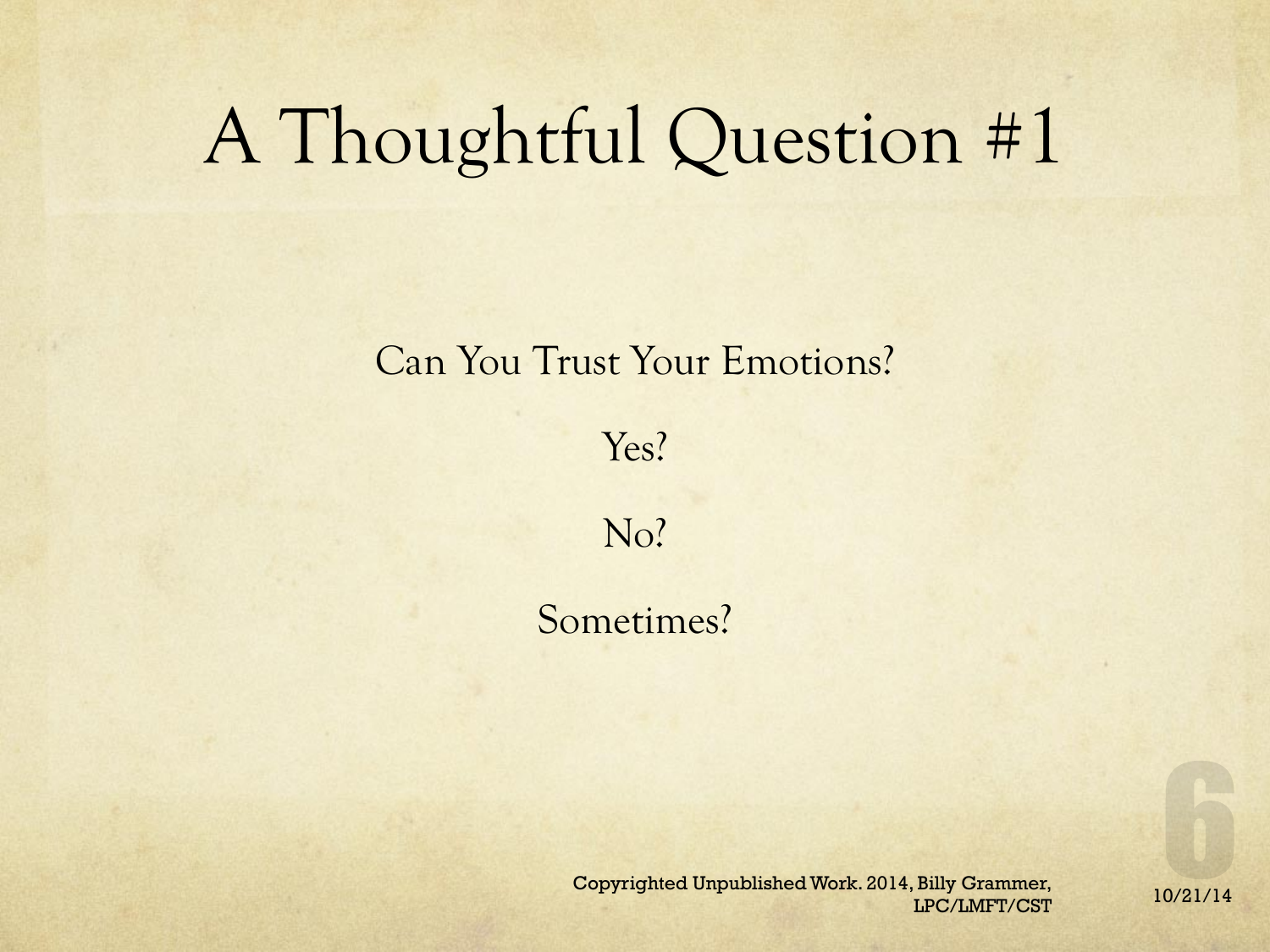## The A,B,C's of Emotions

We Become Aware **Emotions** We Feel Affected Feelings Hula-Hoop Vibrates Actions

**A + B = C**  Something Matters **Behaviors** Behaviors

#### **We Naturally Think that "A" Causes "C."**

**We say, "You Made Me So Angry!"**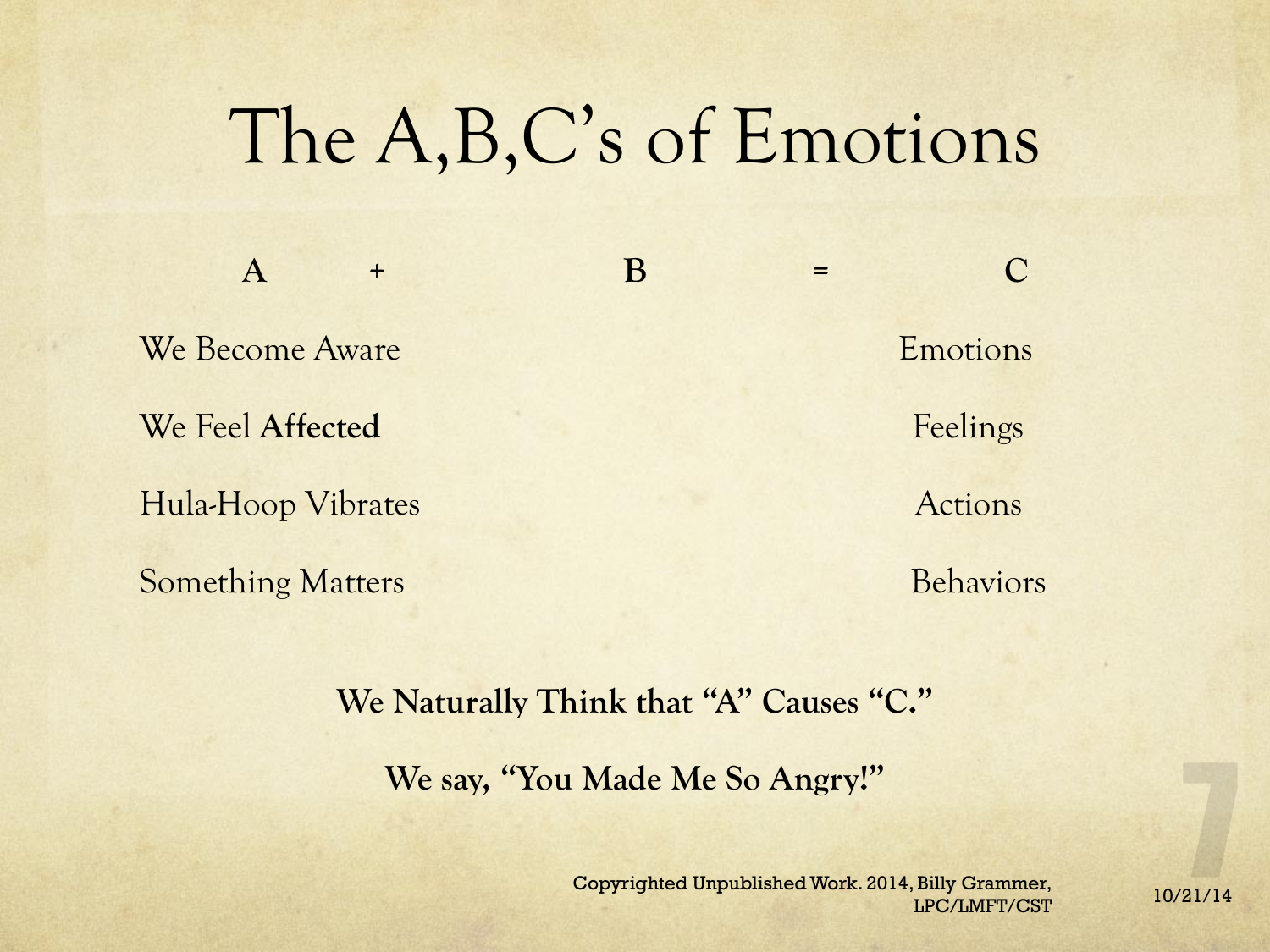## Epictetus: The Stoic

The appearance of things to the mind is the standard of every action to man.

In a word, neither death, nor exile, nor pain, nor anything of this kind is the real cause of our doing or not doing any action, but our inward opinions and principles.

What disturbs men's minds is not events but their judgments on events. What distresses him is not the event, for that does not distress another, but his judgment on the event.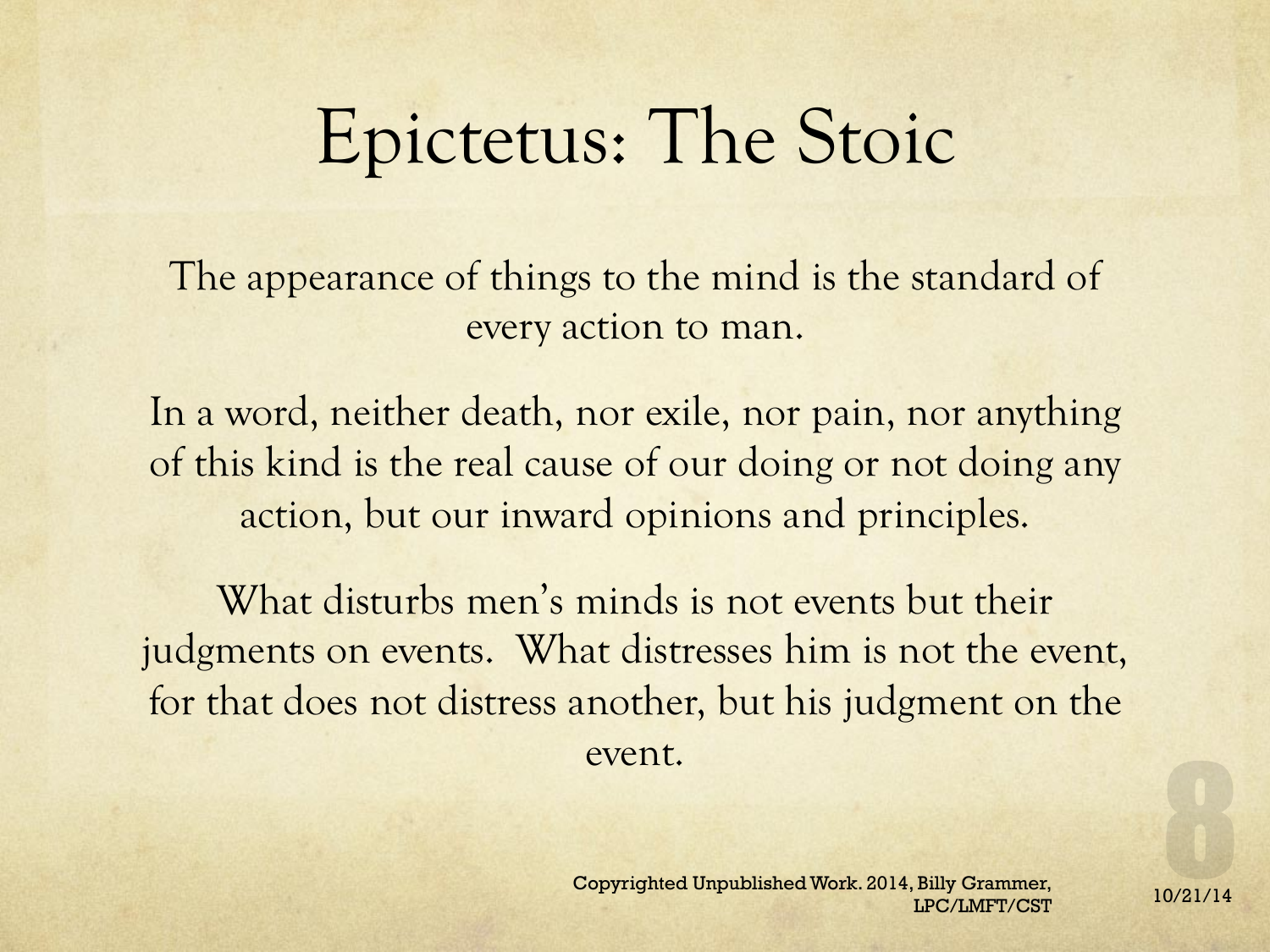## Epictetus the Stoic

Practice then from the start to say to every harsh impression, "You are an impression, and not at all the thing you appear to be." Then examine it and test it by these rules you have, and firstly, and chiefly, by this: whether the impression has to do with the things that are up to us, or those that are not; and if it has to do with the things that are not up to us, be ready to reply, "It is nothing to me."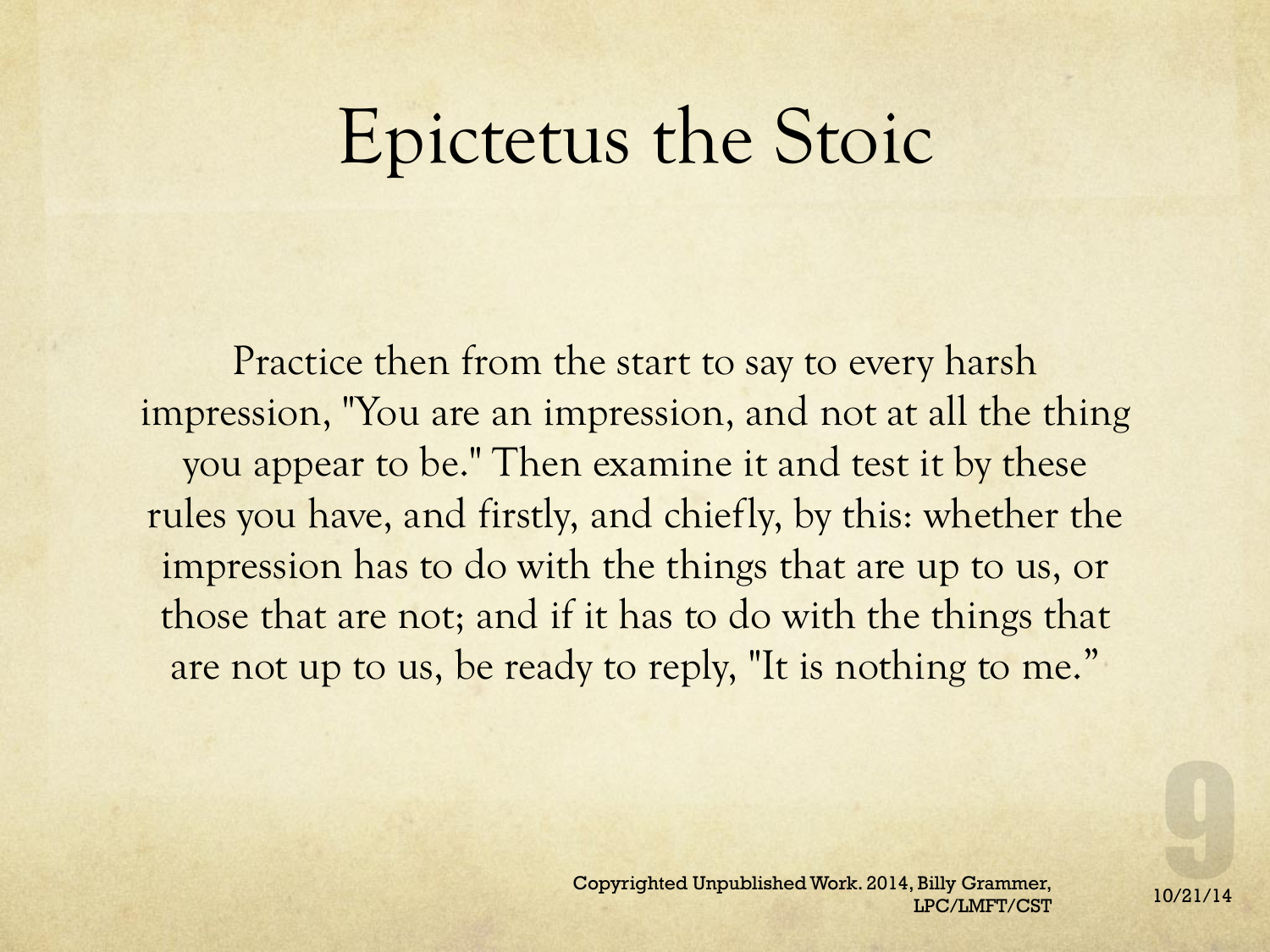## What Determines What?

What do you "see?" What Determines "Data?"

"It is wrong to assume that theories are based on observation. The opposite is the case. The theory determines what we can observe."

Albert Einstein

(1926 Conversation in Heisenberg)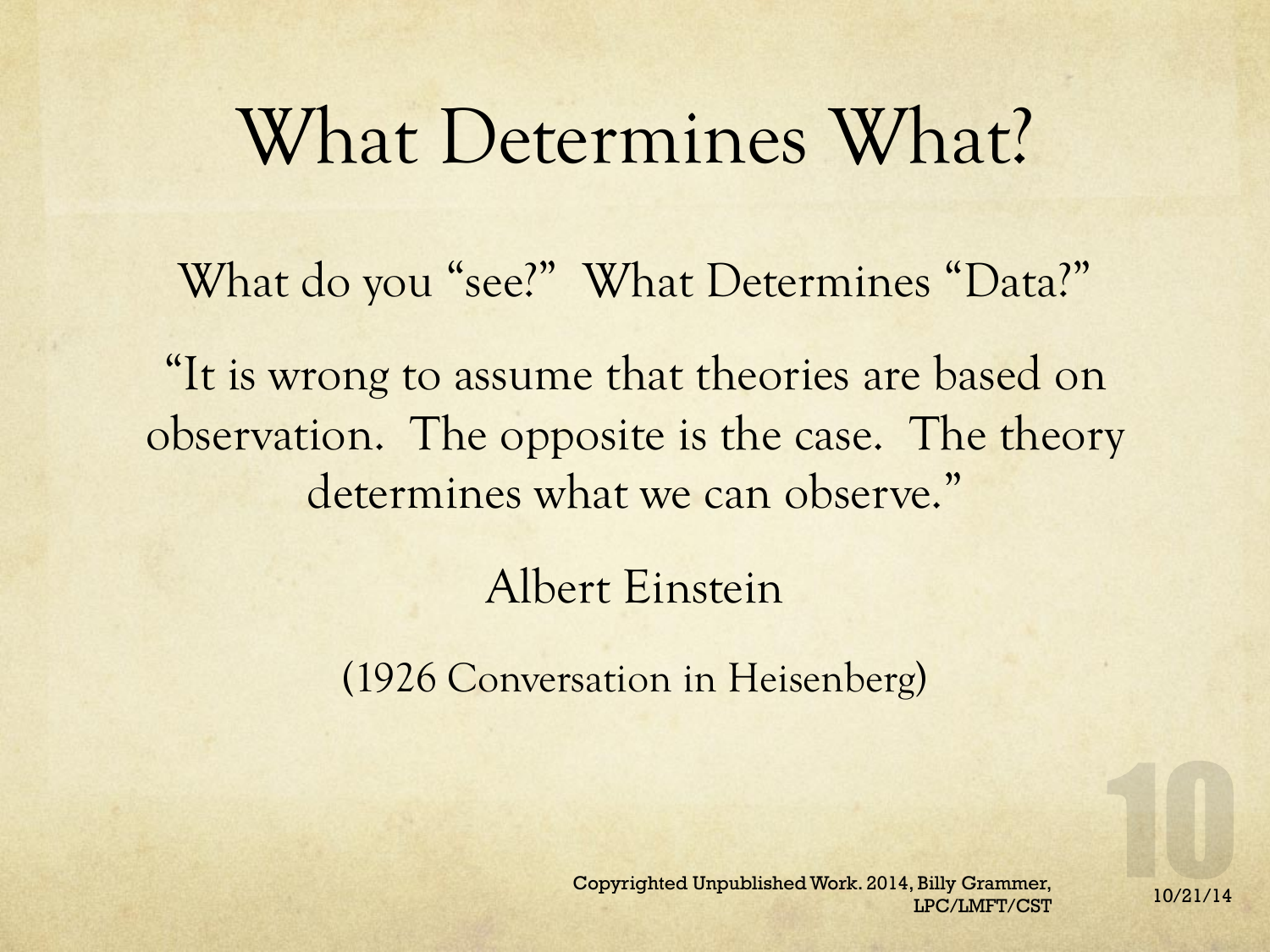## Therapists and "Data"

Three umpires are sitting around over a beer and one says, "There's balls and there's strikes and I call 'em the way they are." Another says, "There's balls and there's strikes and I call 'em the way I see 'em." The Third says, "There's balls and there's strikes and they ain't nothin' until I call 'em."

W.T. Anderson, *Reality isn't What It Used to Be*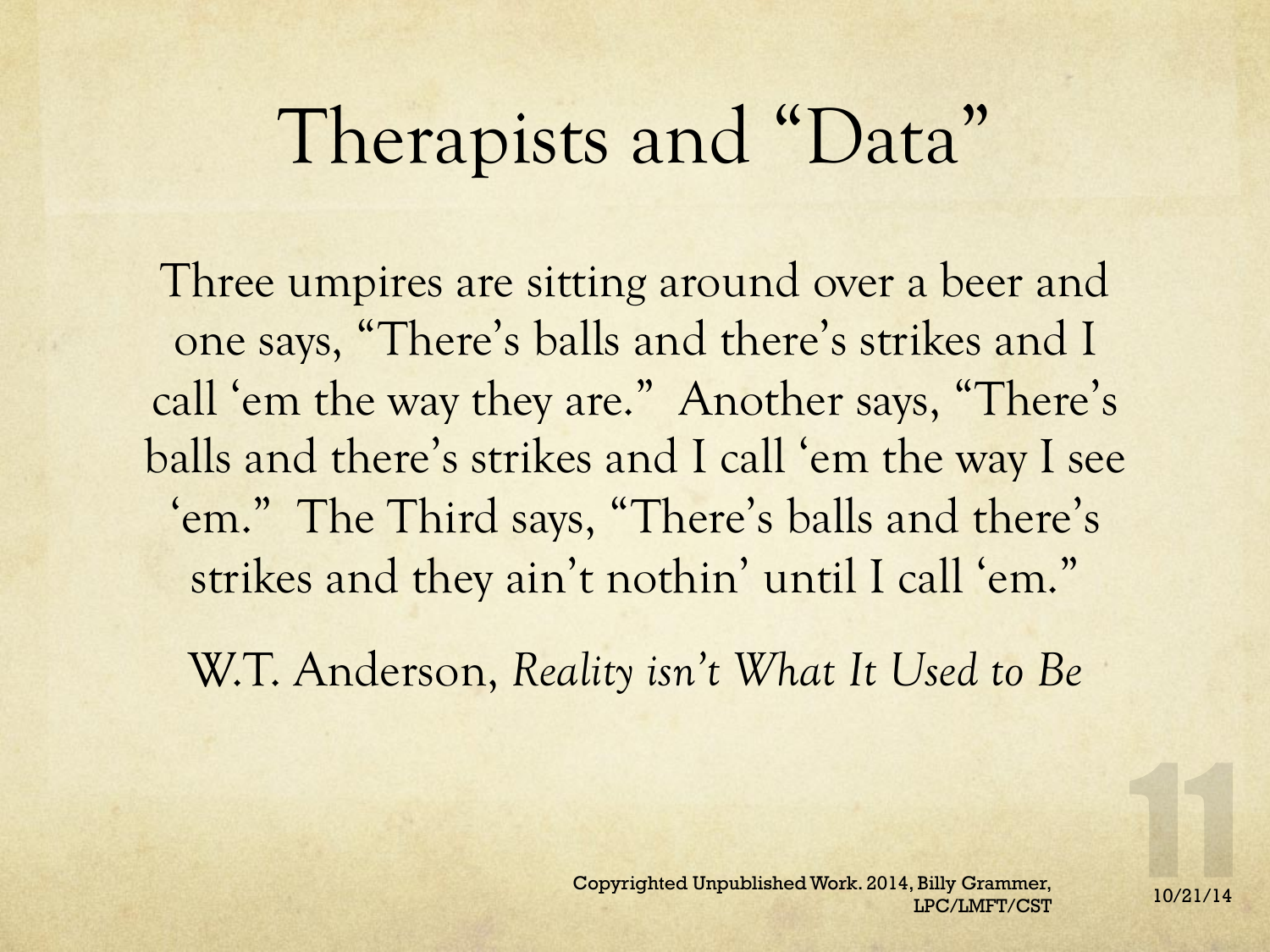## The A, B, C's of Emotions

**A + B = C**  We Become Aware Our **Belief Consequences**  We Feel Affected **Our Interpretation** Emotions Hula-Hoop Vibrates Our Perception Feelings Something Matters **Canadian Control Control** Cur Glasses

Assigned Meaning **Actions** 

Story We Tell Ourselves Behaviors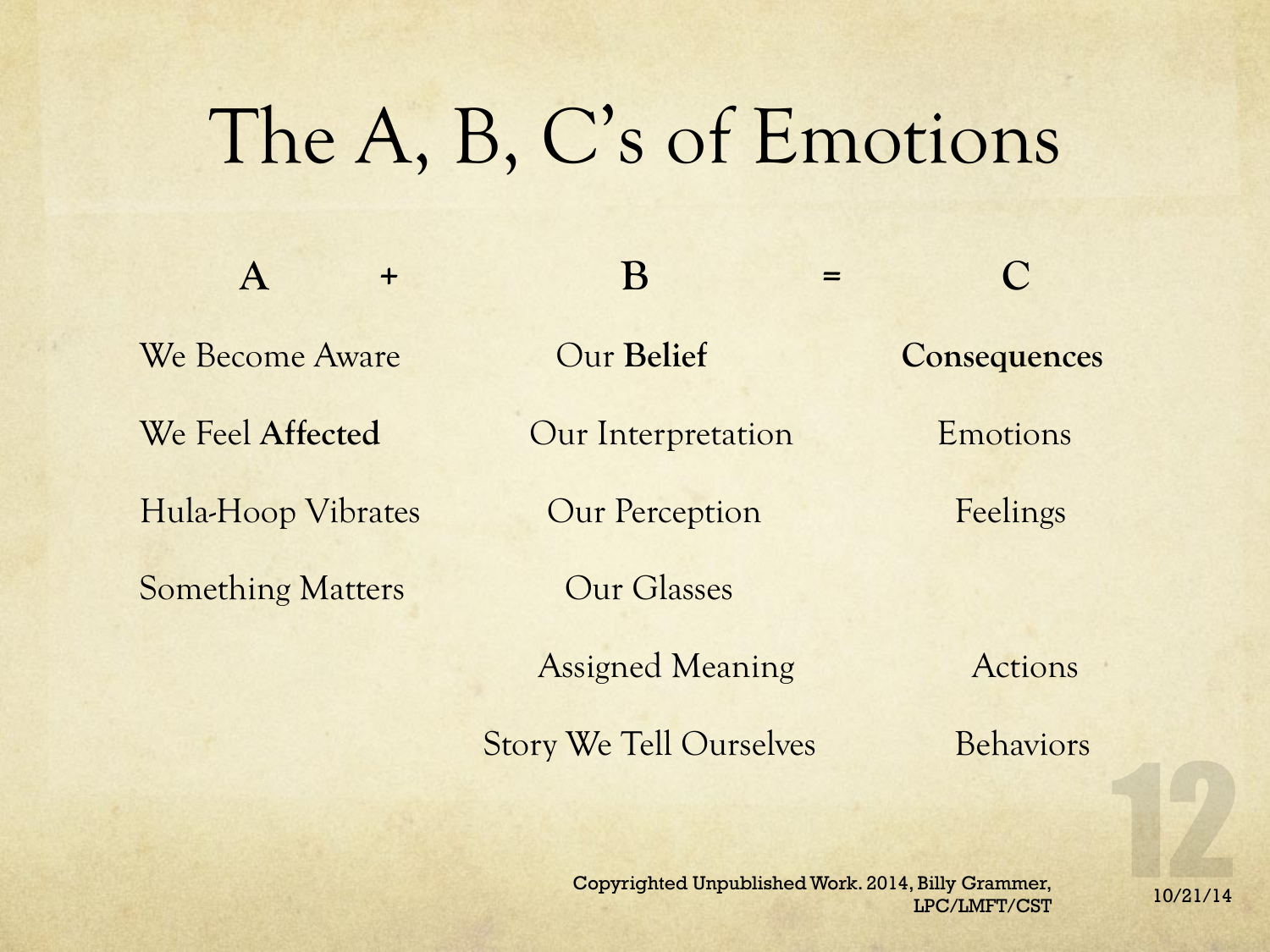## "Cause" versus "Expose"

Events Do Not "Cause" or "Create" What's Inside Each of  $U_{S_{\star}}$ 

Events Stimulate, Evoke, and Expose What is Already Inside Each of Us. Every Person's Brain Creates Meaning. Every Person's Brain "Fills the Gap."

We Can Learn a Great Deal About Ourselves (lest about Reality) by Whatever Emotions We May Experience.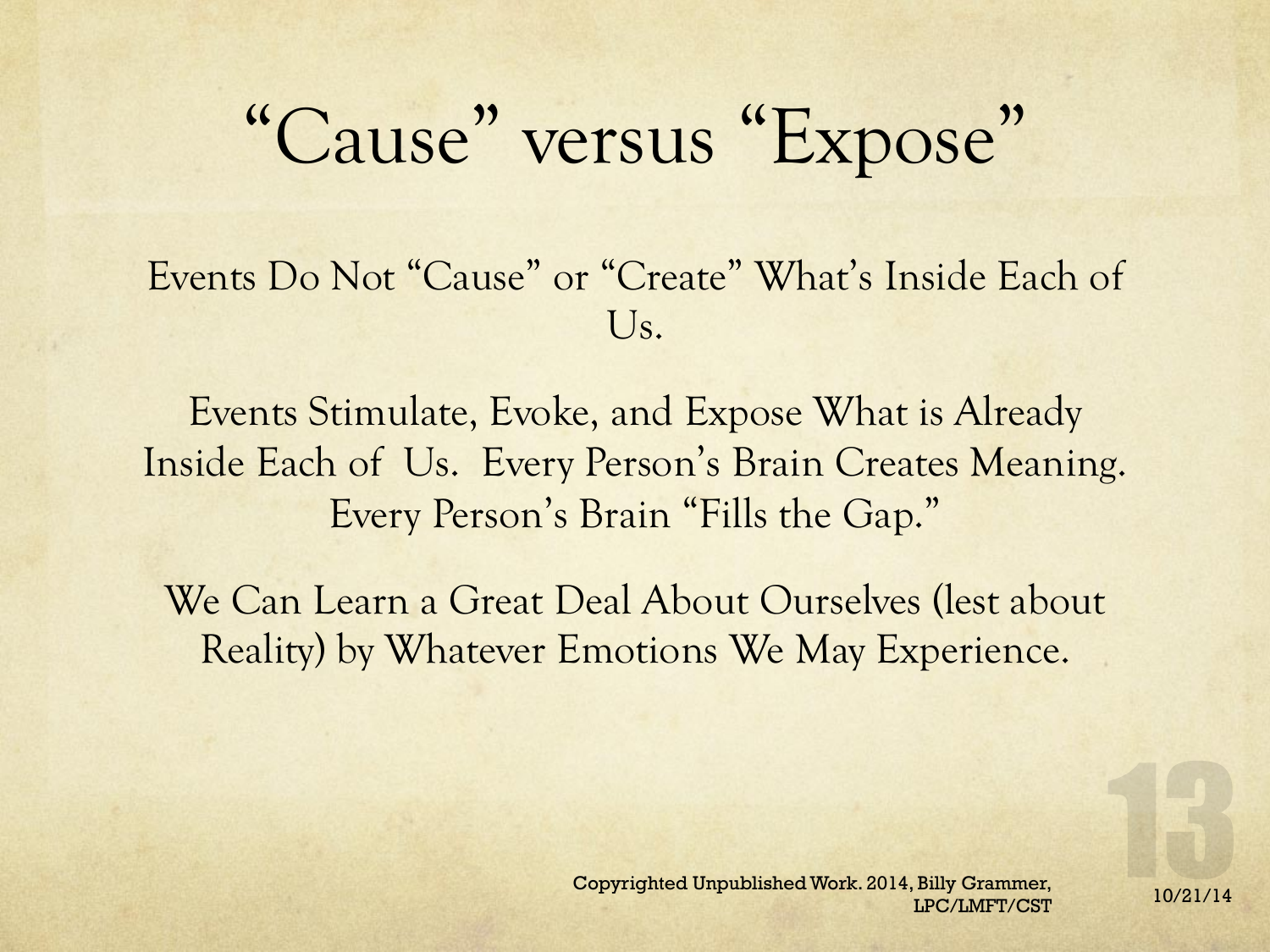## Managing Your Emotions

Having Your Emotions Without Your Emotions Having Y<sub>OU</sub>.

The Ability to be Affected without being Infected. To "B" We Add: Meaning, Motive, and Judgment Our Stories Interpret Data Many "Stories" Can Come from the Same Data.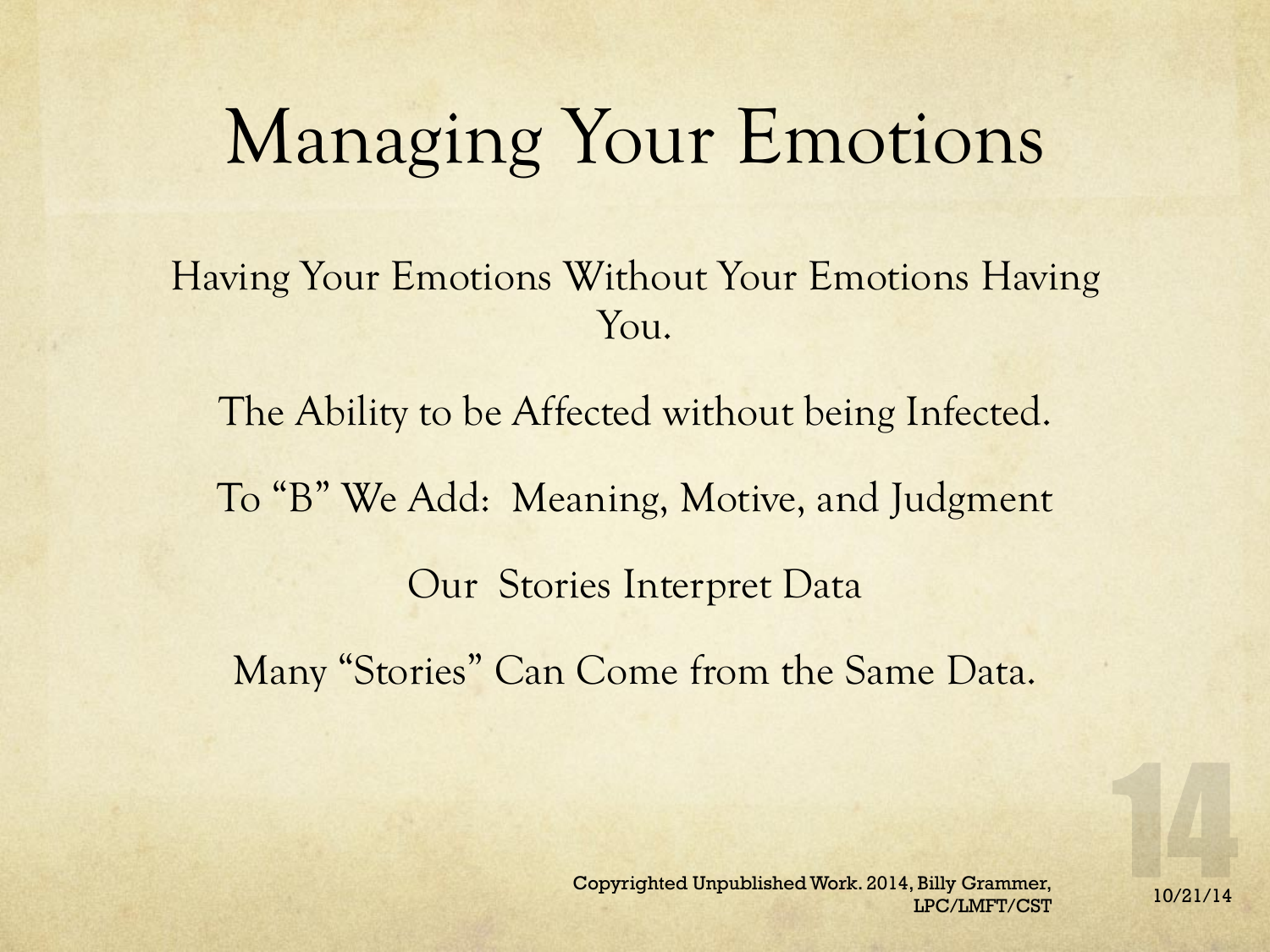## Three Stories

### **The Victim**

(Turn Victims into Actors)

### **The Villain**

(Turn Villains into Humans)

#### **The Helpless**

(Turn the Helpless into the Able)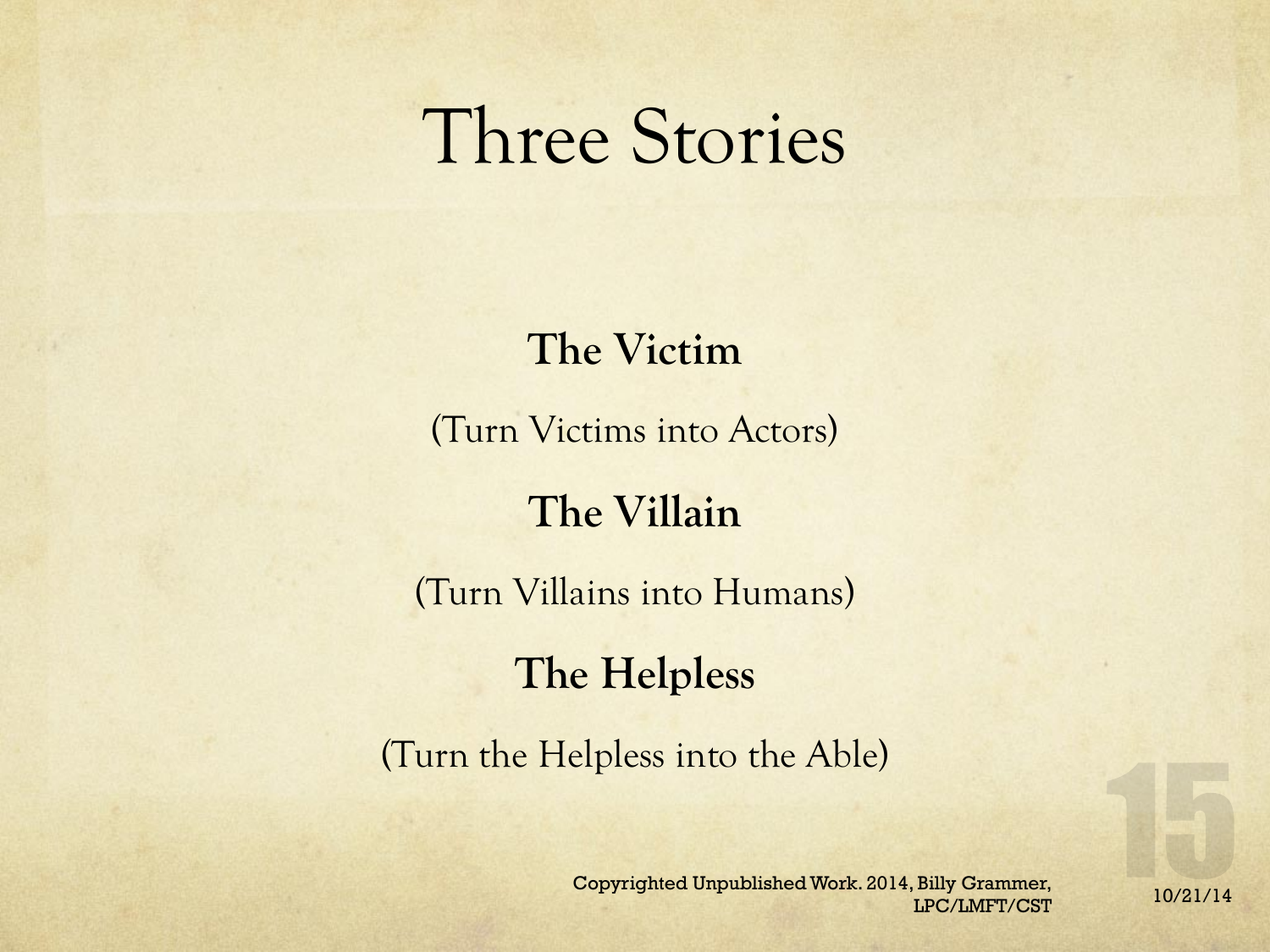# Identifying Emotion

- 1. Observe and Describe the Event Prompting the Emotion, i.e. the Trigger.
- 2. Identify the Interpretations of the Event that Prompted the Emotion, i.e. the "Belief" Factor.
- 3. Observe and Describe the Actual Experience, including the Physical Sensation of the Emotion.
- 4. Observe and Describe the Expressive Behaviors associated with the Emotion.
- 5. Observe and Describe the After Effects of the Emotion on Your Functioning.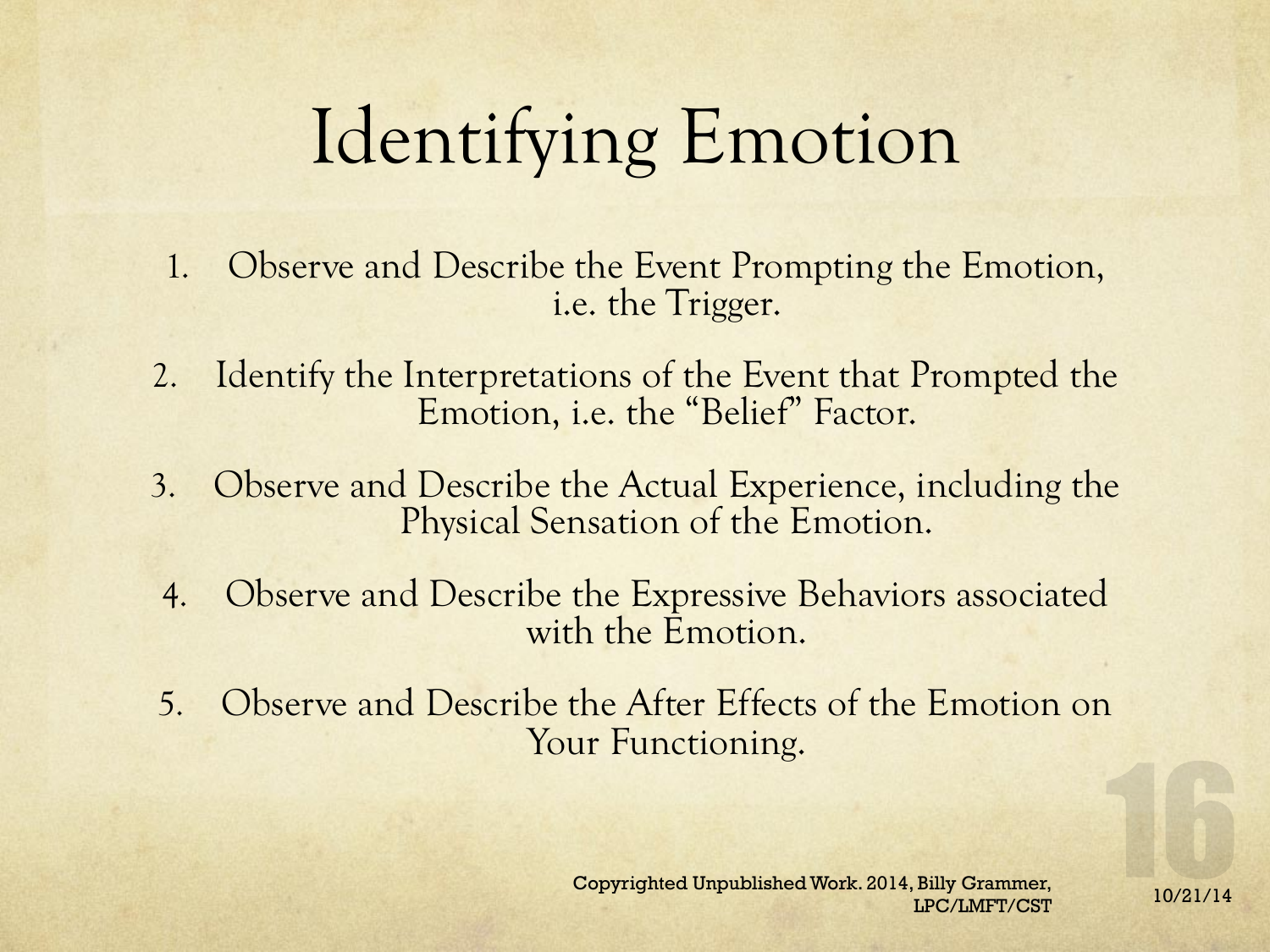# Manage Self Inside Your Hula-Hoop

When you Feel an Emotion, your Hula-Hoop Vibrates. Sympathetic Resonance: Others will Vibrate. Calm Yourself Inside Your Own Hula-Hoop. Look Only Within Your Hula-Hoop for Your solution. Challenge Your Perception of the Situation. Control Your Behaviors. "Have" your Emotions, Without Your Emotions "Having" You. Be Affected Without Becoming Infected.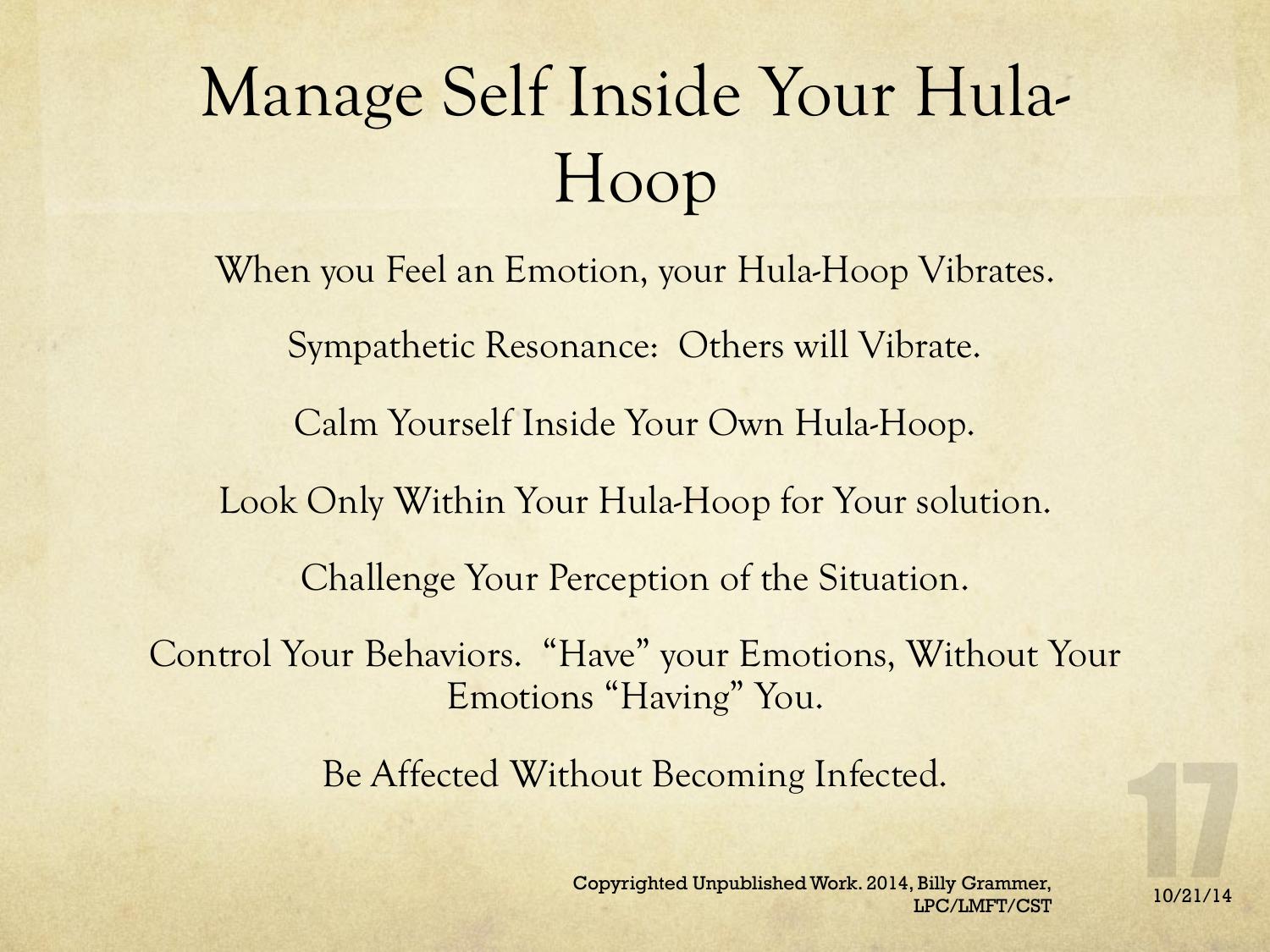## Important Ideas

Your Identity and Your Emotions are not the Same Thing. You are Not Your Emotions.

Emotions are Usually Shared in order to Influence, Persuade and Change Others.

Emotions Inadvertently Confirm One's Preconceived Version of Reality. Emotions Tend to Validate One's Own Reality. This Creates a Reciprocal Feedback Loop.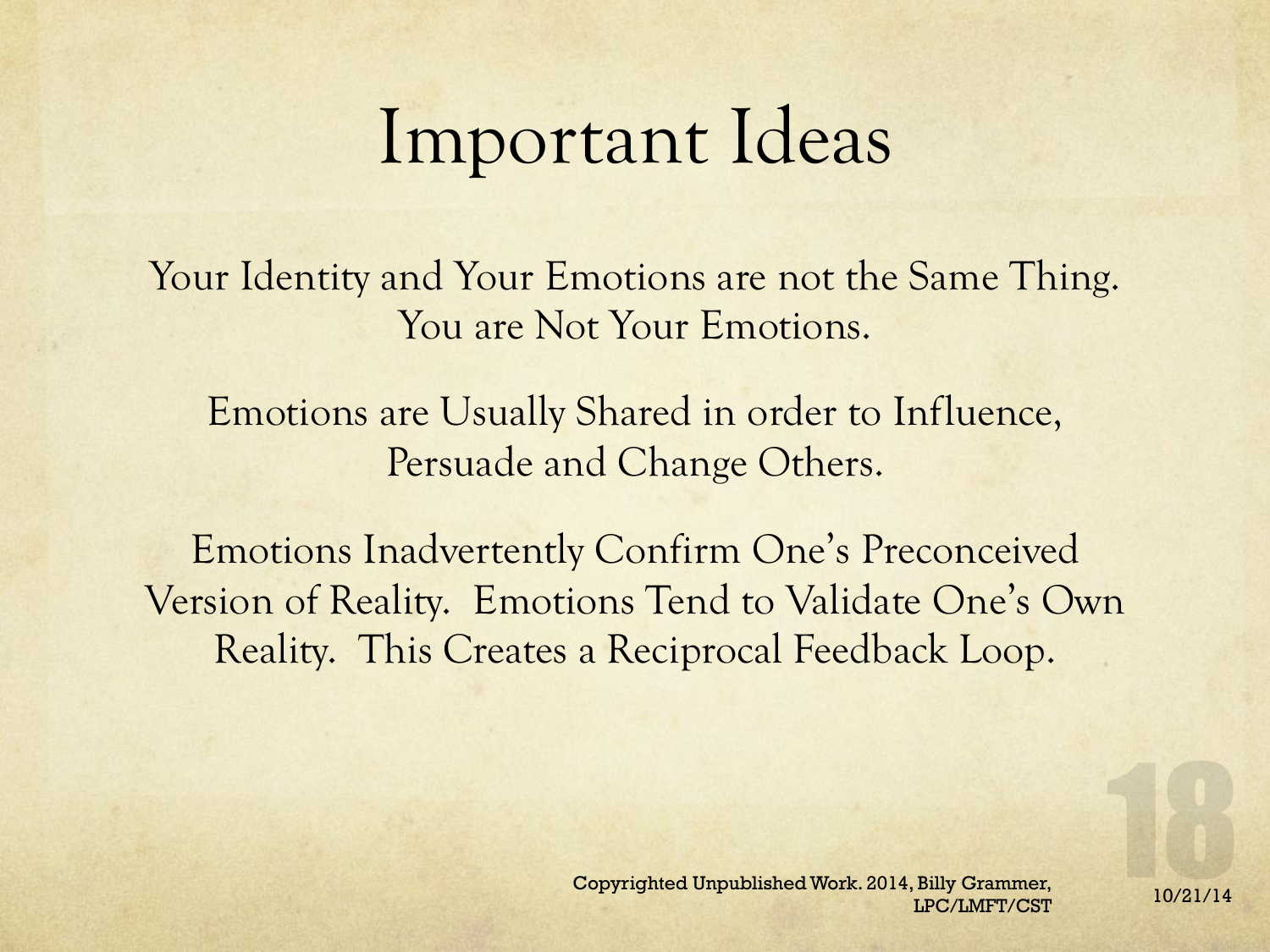## A Thoughtful Question #2

**When is it "Right" to Share Your Emotions?**  Ask Yourself:

"What is the *Purpose* of Sharing What You are Feeling and Experiencing with Your Spouse (or Someone Else)?"

"What Do You Want to *Happen* as a Result?"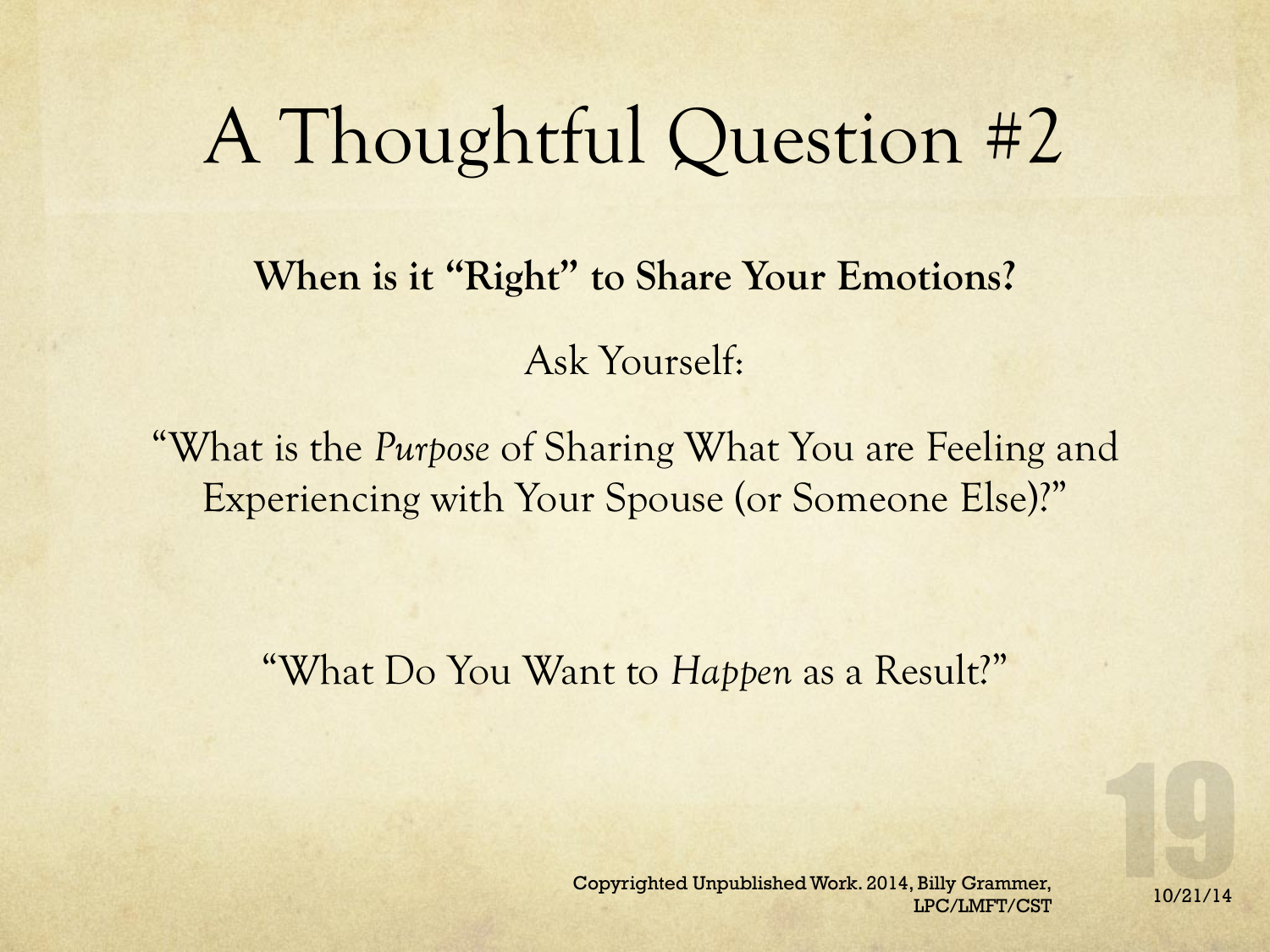## Responsible Sharing

Take Responsibility for Your Own Emotions.

Resist the Temptation to "Blame" Others for What You are Feeling. Be Careful of the "You" word!

Share from Inside Your Hula-Hoop So as to be Known.

Your Emotions Will Tell A Lot About Your Own Life.

Share Your Life with Others without Taking Them Emotionally Hostage!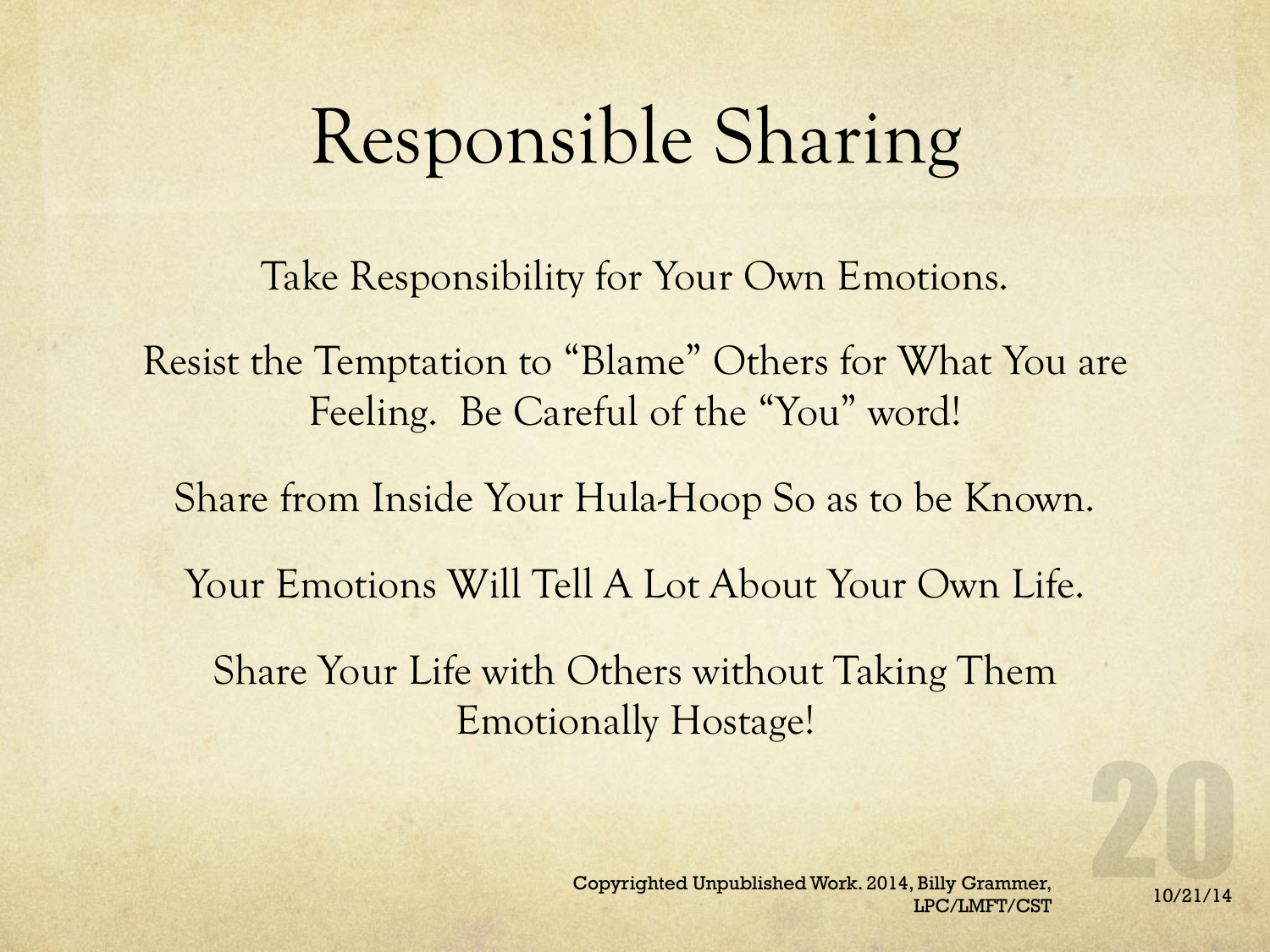## The ABC's of Emotion

#### **In order for a problem to be** *the* **problem, don't** *you* **become the problem.**

In order for an issue to have a chance to become the issue, don't let your emotional response to the issue become the issue.

What's the real issue: Your emotional response to the issue? Or the issue?

#### **What do** *you want* **the focus to be?**

Are you trying to find a solution? Or do you simply *want* to make it "personal?"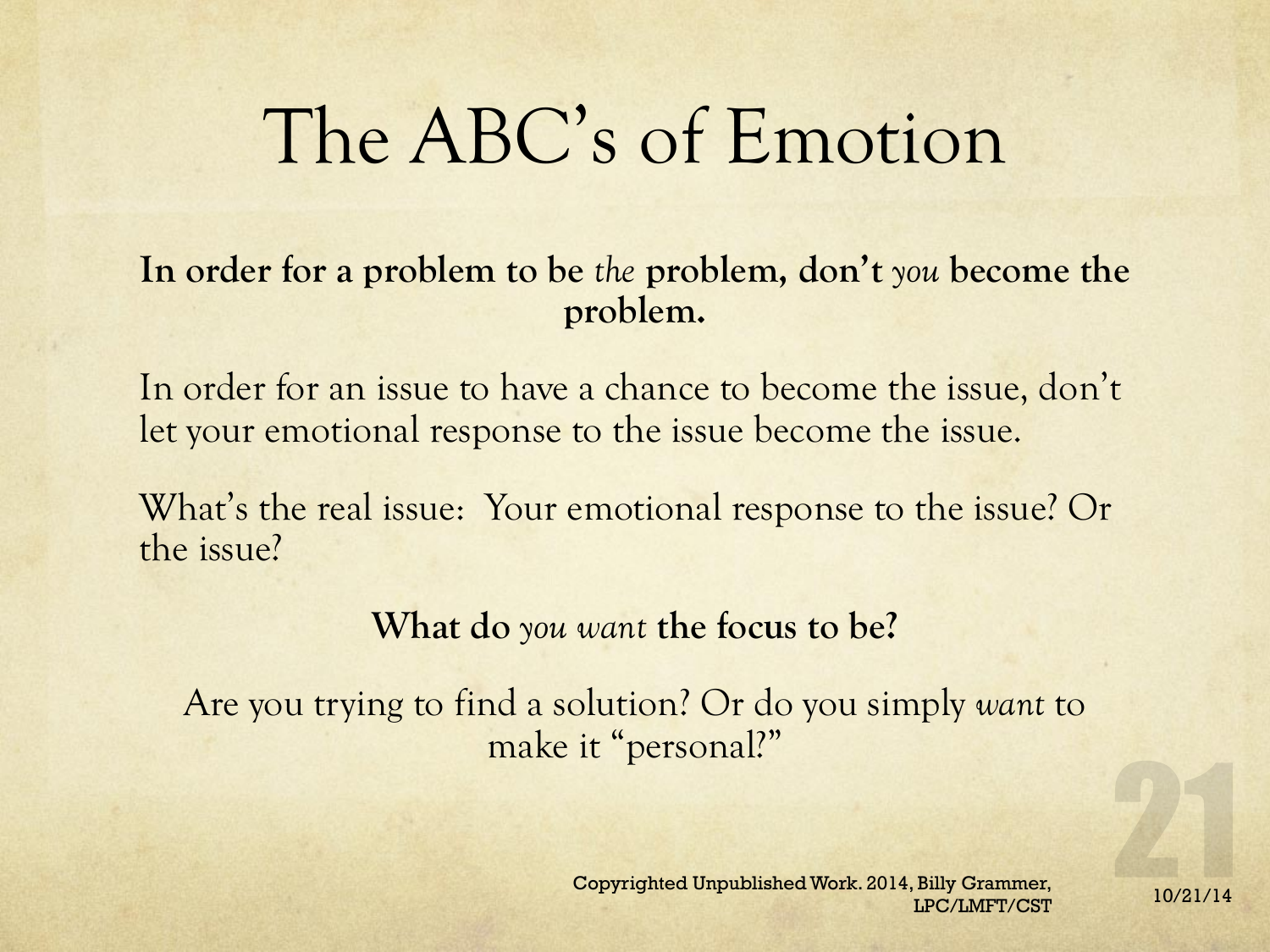## The ABC's of Emotions

There is the "problem" and then again, there is our *response* to the problem.

**We are each responsible for our response to the problem**.

Our emotional response does not necessarily change "reality." *If our emotional response does bring about change, we may have to continual having the emotional response in order to sustain the change that has been created.*